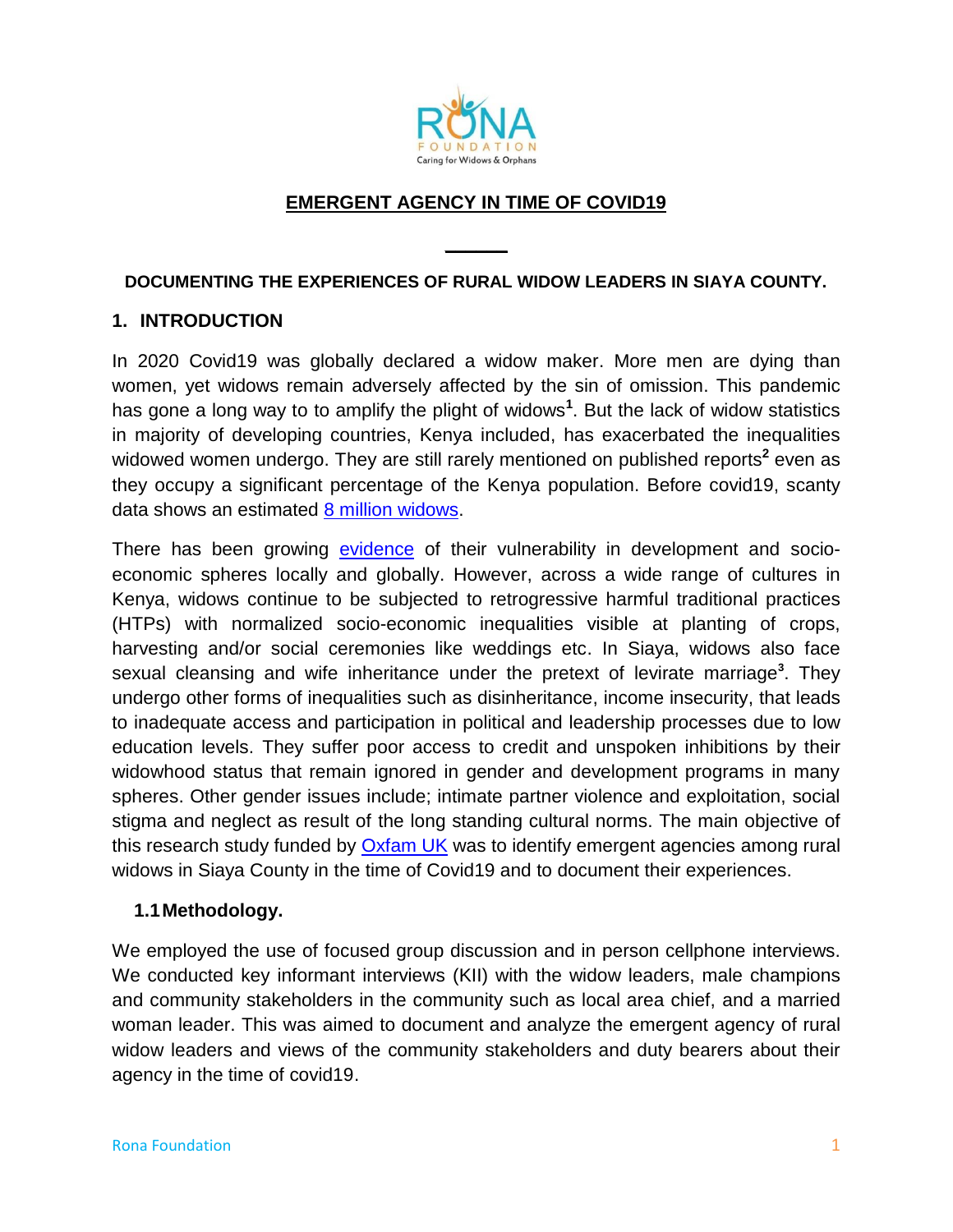# **1.1.1 Study design.**

This was an action oriented rapid assessment which was heavily qualitative in nature with nearly all questions being open-ended. This was mainly for the purpose of drawing out as many unique nuances from the respondents as possible. The primary data is therefore mainly presented in a qualitative manner with a few quantitative elements. Secondary data was useful in providing context for the study and providing quantitative elements of data.

# **1.1.2 Target population, sample size and sampling procedure.**

The research targeted rural widow leaders living in Siaya county. The research set out to reach 12 widow leaders with an eventual reach of 8 from 6 constituencies in Siaya County. The research also benefited from interviews with 4 key informants that included; a local area chief, a local pastor, a male champion and 2 community stakeholders one being a married woman.

### **1.1.3 Research instruments and data collection procedure**

A semi-structured interview guide was developed for all the categories of respondents. We developed a questionnaire to guide the interviews with the widow leaders and the key informants which were conducted through focused group discussions and cell phone interviews.

### **1.1.4 Study limitations.**

The assessment was conducted under arduous circumstances following directives by the government to contain movement in and out of select counties in Western Kenya in order to curb transmissions of the virus. Siaya was one of the counties in lockdown. Interviews had to be conducted physically and virtually. Virtual communication tools as a mode of data collection, became most feasible, however it limited the extent that some nuances may have been understood and recorded; especially those that would be picked through observation of the respondents and their environment.

Time was a major drawback to the research. One, some respondents were working on their farms or fishing during the period of the assessment. In this regard, some interviews were started off and completed late due to the pressing demands. The interviews would begin during the lunch break and would take 40-50mins due to language barrier since some were unable to speak in English or Swahili. It took long to translate what they were saying from their mother tongue to English. We also had to strike a balance between the interview and their daily household chores during the interview.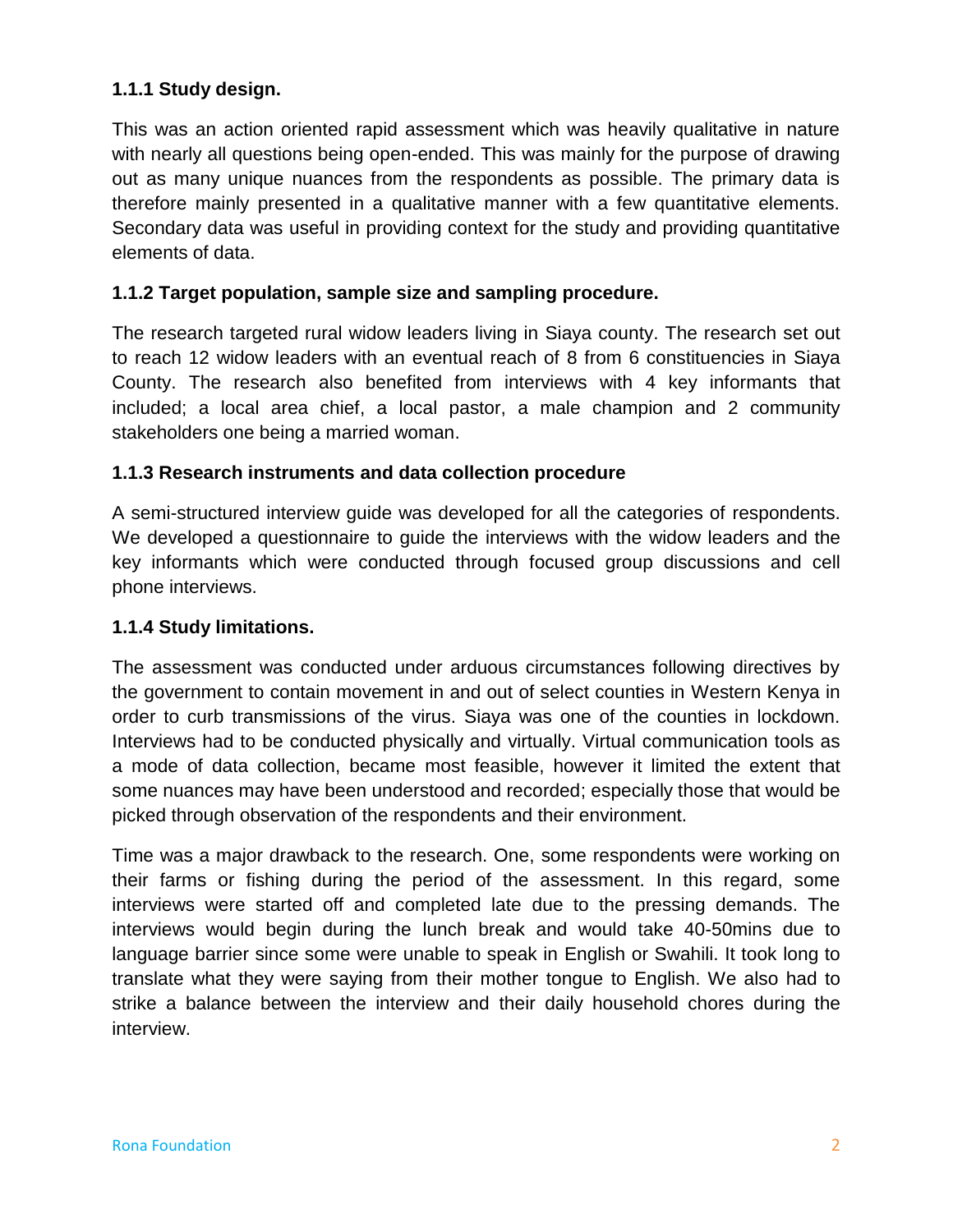Second, the research had to be conducted fast and within a rapidly covid19 - changing environment. For instance, the statistics on covid19 deaths and reported cases of GBV would change rapidly every day from radio and media reports. One male champion respondent, died from Covid19 complications two weeks after the phone interview.

# **1.1.5 Data Analysis, Presentation and Interpretation**

Phenomenology as a principle of science was adopted with the widows. The data collected during the study was recorded, presented and analyzed. The presentation of data was done in tabular and graphic presentations. Subsequently, an analysis and discussion of the findings was done immediately after the presentation.

Data for the study was collected using three instruments namely questionnaire, focus groups, and cell phone interviews. The instruments were administered to a population of 13 respondents drawn from the study area.

# **a) Ages of Respondents**

This study sought to establish the ages of the respondents as a first step towards identifying their personal background. The findings in this regard are presented in **figure 1 below**:



# **Table 2: Education Levels of the Respondents**

| <b>Academic</b><br>level | widows | %age | <b>Male</b><br>champs | %age | <b>Female</b><br>leaders | %age | Total no. of<br>responents |
|--------------------------|--------|------|-----------------------|------|--------------------------|------|----------------------------|
| Primary                  |        | 38   |                       |      |                          |      |                            |
| Secondary                | 0      |      |                       | 15   |                          |      |                            |
| Tertiary                 |        |      |                       | 8    |                          |      |                            |
| None                     |        | 23   |                       |      |                          |      |                            |
| Total                    |        | 61   |                       | 31   |                          |      | 13                         |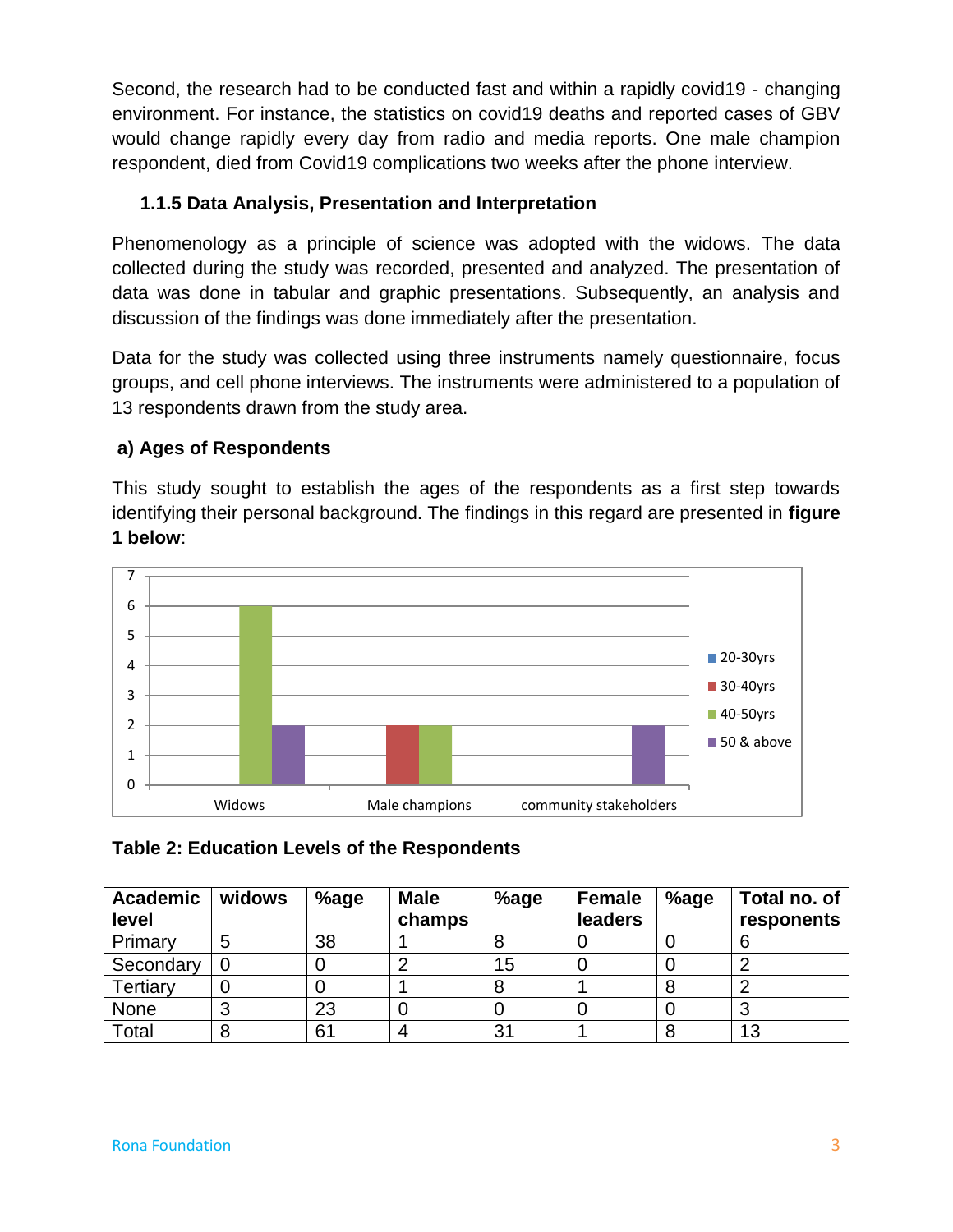Table 2 above shows the education levels of the respondents. According to the data, 38% of the respondents had acquired primary school level of education. In this category 5 widows and one male champion. Those with secondary education and above were only male champions (15%). None of the widow respondents had acquired tertiary education. Those who had no education were 3 widows constituting to 23% of the total sample.

| Table 2: Employment and Income of Widowed Persons |
|---------------------------------------------------|
|---------------------------------------------------|

| <b>Respondent</b>             | <b>Formal Employment</b> | <b>Informal Employment</b> |
|-------------------------------|--------------------------|----------------------------|
| <b>Widows</b>                 |                          |                            |
| <b>Male champions</b>         |                          |                            |
| <b>Community Stakeholders</b> |                          |                            |
|                               |                          |                            |

### **Figure 2: employment status of females**



Figure 3 above shows that the majority of the widowed persons earn their livelihoods in the informal sector. 90% of the widows are self-employed and were found to characteristically lack any formal education or had only managed to reach primary school level of education.

# **1.2 Scope of the study.**

[Siaya County](https://web.archive.org/web/20131231063306/http:/www.siayacounty.com/economy.php) is one of the counties in the former Nyanza Province in the southwest part of Kenya. The total area of the county is approximately 2,496.1 km<sup>2</sup>. The county lies between latitude 0° 26" to 0° 18" north and longitude 33° 58" east and 34° 33" west. Siaya has been split up into six sub counties namely Rarieda, Alego, Gem, Ugenya , Bondo and Ugunja.

Siaya County is a leading region populated by locals adhering to [traditional Luo cultural](https://www.ncbi.nlm.nih.gov/pmc/articles/PMC4074366/)  [practices](https://www.ncbi.nlm.nih.gov/pmc/articles/PMC4074366/) which include widow cleansing and wife inheritance. Among the Luo community in Kenya, according to tradition, after a woman's husband dies, she must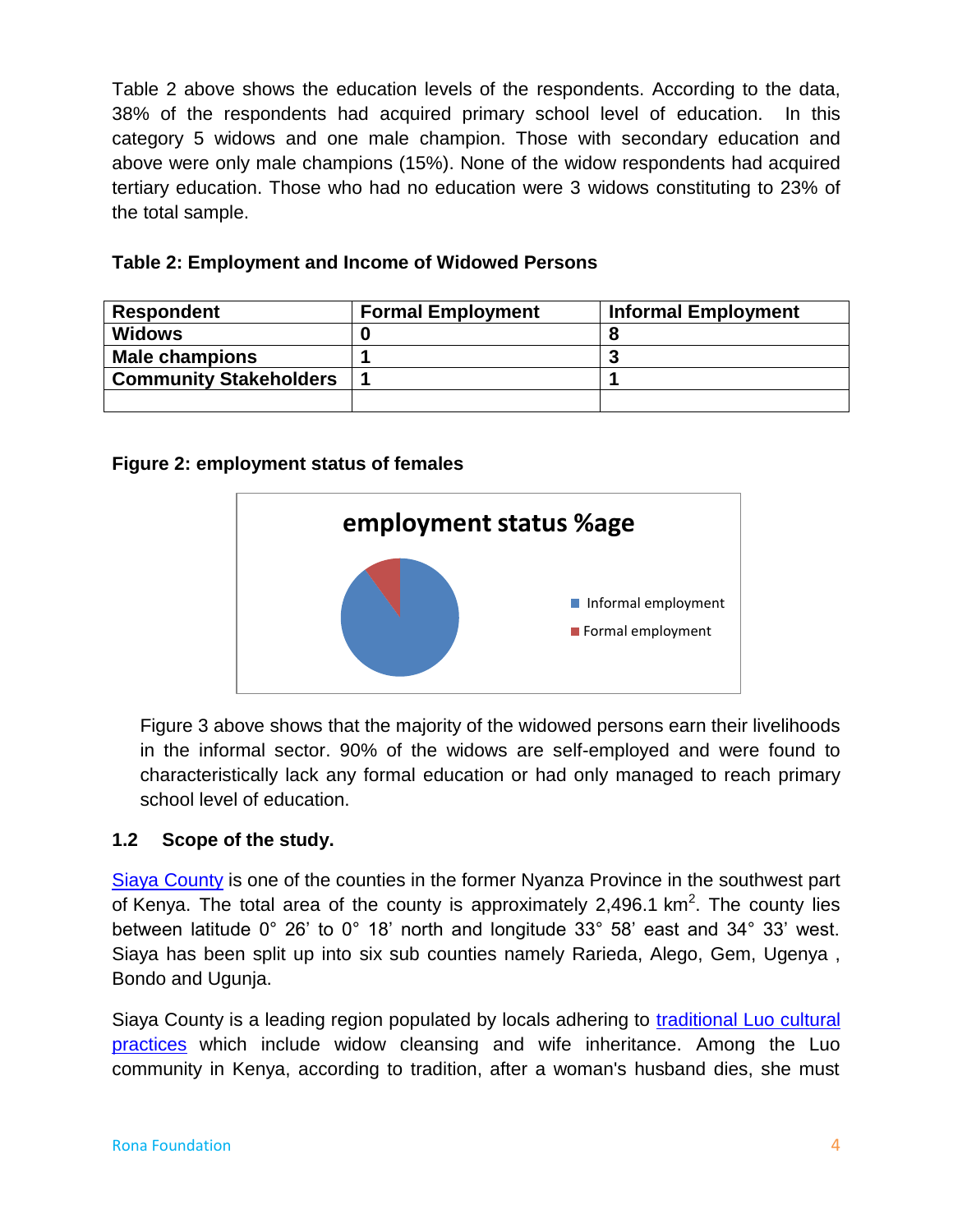engage in sexual intercourse without a condom with a "cleanser," often a non-relative of the deceased husband, to remove the impurity she is believed to have acquired from the death of her husband. With Covid19 being a widow maker, this and other forms of sexual gender based violence, which not only remain harmful but also deny widows, body autonomy, rights and dignity needed to be interrogated. This research boldly attempts to identify emergent agencies and document experiences of widow leaders in Siaya County in the time of Covid19.

# **2.FINDINGS.**

The interviews identified the emergent models that included survival tactics and the effect of Covid19 on rural widow"s leadership roles, livelihoods, access to health services and care to orphaned children. It also looked at the impact of Covid19 on widows" mental health, change in social norms (if any), relationship with family members; needs of widows in the community; support from individuals, leaders and the state. It documented stories of individuals widows driving change and their allies. It has summarized plausible recommendations to state agenicies, donors and nongovernmental organizations in developing future interventions for widows and orphans and vulnerable children (OVCs) in Siaya, as well as the uptake of the Corona virus vaccine. The findings have been clustered in 3 categories, namely:-

- **2.1Grass Root Infrastructure**
- **2.2 Familiar Gender Inequalities**
- **2.3 Emergent Potential Zones**

### **2.1 Grass Root Infrastructure**

Rural widows have seen life rapidly change in the last 2 decades, and have been largely treated as observers and not-active participants. In this category we document their emergent lived experiences and agency in Covid19 time.

### 2.1.0 New Proximate Leadership

Before Covid-19, majority of rural widows were living in poverty, and struggling with livelihoods (*mostly one dollar a week*). Some are changing this narrative even though, they continue to encounter many social and economic challenges which have been exacerbated by this pandemic. With lockdowns, the struggle to get by and provide for their children does not make their new role any easier. Even so the courageous [widow](https://views-voices.oxfam.org.uk/2021/07/covid19-widowhood-agency-exposed-burdens-culture-gender-allies/)  [leaders](https://views-voices.oxfam.org.uk/2021/07/covid19-widowhood-agency-exposed-burdens-culture-gender-allies/) have become a new face of human rights defenders at the grass root level- who offer more than a shoulder to lean on.

One widow respondent interviewed, shared how she became the active citizen who responds and report gender violence. She narrated how she offers the psychosocial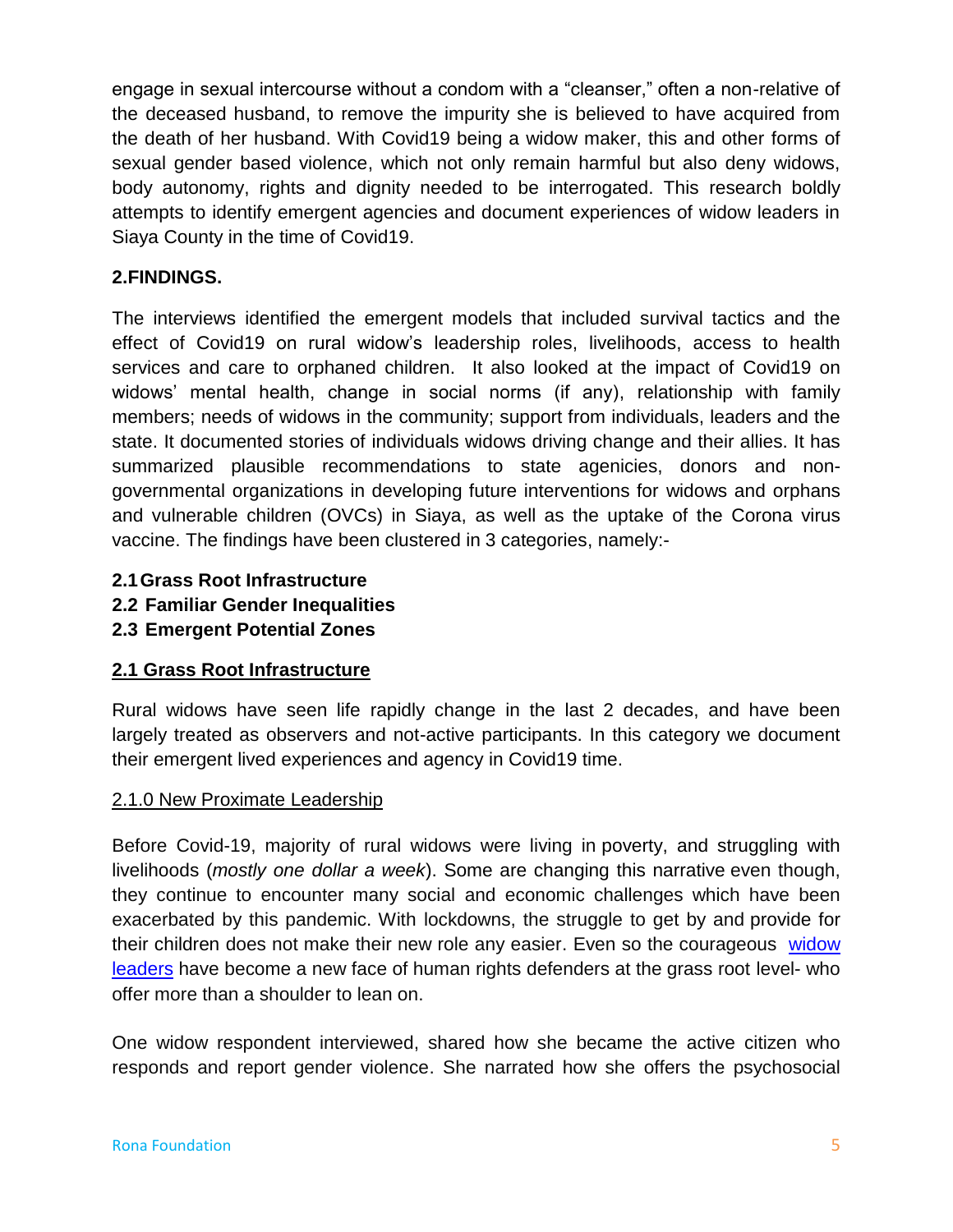support and counseling services to new widows and those struggling with socioeconomic challenges. She is also a peer mentor and micro-credit educator who monitors widow groups - village banks and manages group dynamics and family conflicts as the only go-to person with lockdown and curfews to the widow network in Siaya. Her phone constantly rings and keeps interrupting the interview, a testament to how she is highly sought.

From the interviews, the widow leaders have made their widow groups safe spaces for moral support, but also a "bank model" that offer them micro credit loans for income generating activities. This is the only economic resource for rural widows as the Covid19 - Delta variant ravages on with new lockdowns in the region, as depicted by the **testimony 1** below.

*"I applied for a loan to invest in my second-hand clothes trade business only for the state to sanction importation of second hand goods (mtumba). I used the loan to meet my household needs and take care of my seven children, leaving me with a debt and a dilemma. This year, I began to rear local chicken that I sell on Whatsapp. It's not easy" –* Mildred Oloo, Widow Leader.

Support roles have reversed - widow mothers now support their jobless children by sending farm produce to them in the city. In the past, employed – city dwellers sent monetary support to their widowed mothers in rural Siaya through the popular mobile money transfer M-pesa. They also got help from family members and well-wishers to meet their daily needs. As their working children became jobless due to Covid19 lockdowns, that financial assistance disappeared. And now they send their farm produce to their jobless children, some with family, as narrated in **testimony 2** below:-

*"My son had earlier travelled to Nairobi in search of employment where he luckily secured a job as a waiter in a restaurant., But after the outbreak of the pandemic he lost his job so I had to support him by sending him potatoes, bananas and maize",* said Margaret, 54-year- old widow in Alego.

# 2.1.1 Stubborn Cultural Norms.

The 8 widow respondents pointed out, that burial procedures had been dismantled by the pandemic, but not the harmful traditional (widowhood) practices that still go unprosecuted. The culture prescribes that such intimate partner and gender violence cases be handled at the household level, ideally using *kangaroo* courts which are but a slap on the wrist to the perpetrators. However, few widows are speaking up and challenging the culturalization of widow cases. And this offers a ray of hope for the pursuit of justice at the remote grass root villages. **Testimony 3** hereunder:-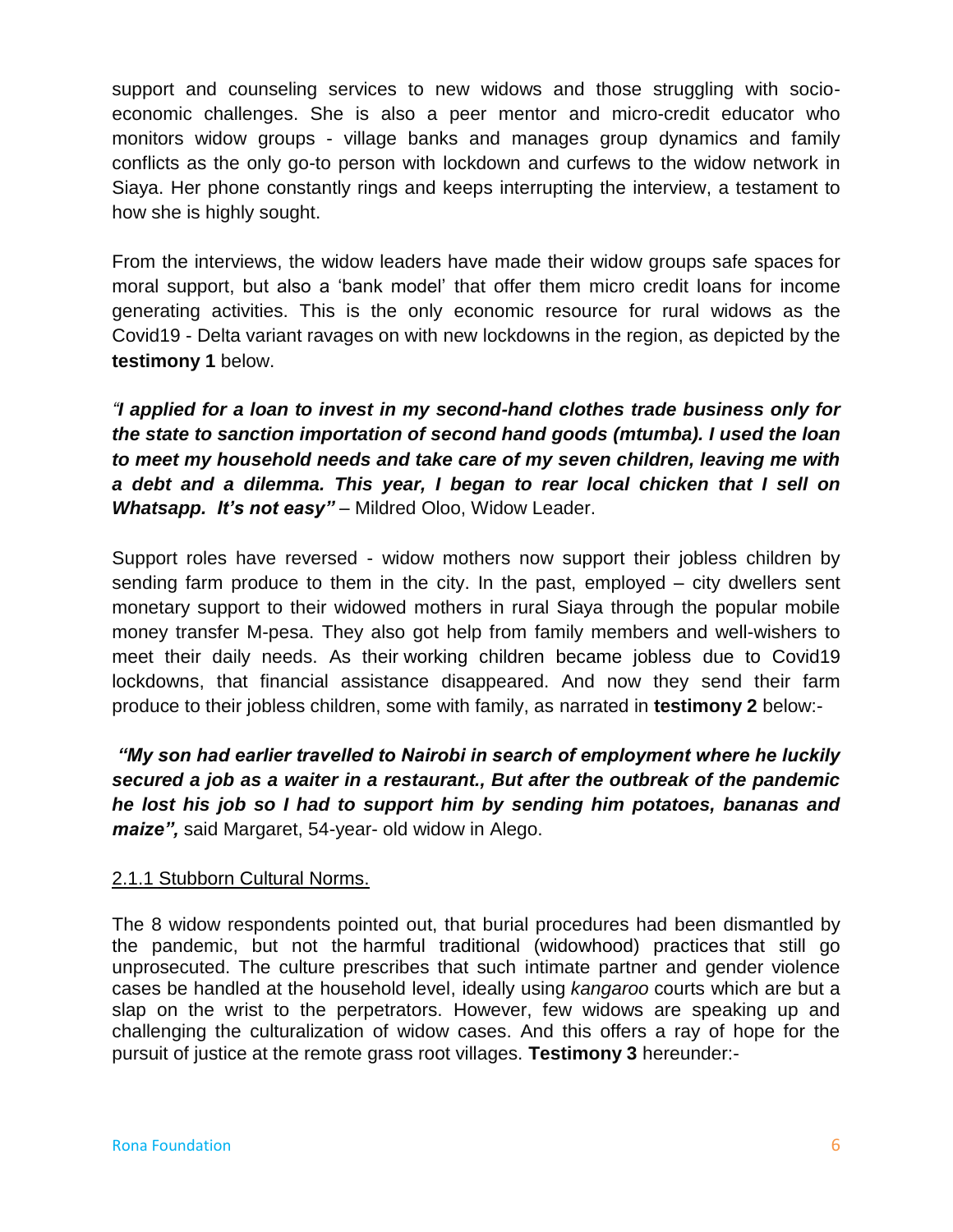*"After the death of my "husband", my son (a son to my brother- in- law) forced me to be his inherited wife. He threatened to sell my land and house to leave me homeless. This is a taboo in my culture, but the relatives forced me into submission because I'm a childless widow. He beats me. I have reported the case and it is now in court."* – Jane (37yrs) Widow.

This case is one of many, where a widow begins to search for elusive justice, as sexual gender-based violence (SGBV) is normalized to confirm to cultural norms. The commonality of the lived experiences of the 8 widow respondents was recorded – more so on the unchanging cultural norms. From the testimonies, widows are also subjected to accusations and perceived as a lesser group of women, and Covid19 has made access to costly justice system, nearly impossible.

#### 2.1.2 Discrimination to Male Champions

During this exercise we found men who step up to defend widow rights, regardless of patriarchy and inhibitive social norms. Two of the male champion - respondents were widowers and had been raised by widowed mothers. Strangely they experience discrimination, similar to widows, on the assumption that they are interfering with female-headed households. Seemingly, society prefers to see widows vulnerable and exposed to abuse. Our focused group discussion (FDG) revealed this social stigma came from their fellow men. But their resolve and dedication to fight and defend widows transcends these personal challenges, and spring from a history of their own past losses.

*"You are used to sitting with widows, what can you tell us?" – 52yr, Remarried widower,* Male Champion narrated how his peers posed this question to him. Such stereotypes beget shame and silences, making widows more vulnerable in the Covid19 time.

### 2.1.3 Established New Allies

As a new category of social change makers at the grass roots level, empowered widow leaders are making it hard to be ignored, even when widow groups are largely not considered key players of the [civil society in Kenya.](https://www.afrocave.com/the-role-of-civil-society-in-kenya/) Even though that inhibits their resourcing and participation in many spheres, new allies are seeing their collective leadership in the Covid19 time. Widow leaders interviewed are challenging the vulnerability narrative as they come out to fight for their rights. Their bold actions have gained them new critics, as well as friends and new allies e.g. [the gender police,](https://www.youtube.com/watch?app=desktop&v=gfuGAqiFyxU&t=181s) the church leadership(s) and some community stakeholders and elected leaders. Some of the established connections demand long-term partnership to be impactful with adequate resourcing, as one widow respondent lamented in the **testimony 4** below.

*"The police vehicle took me home from the outreach, but I slept hungry that day because I did not go to sell my cassava at the market. My children looked at me*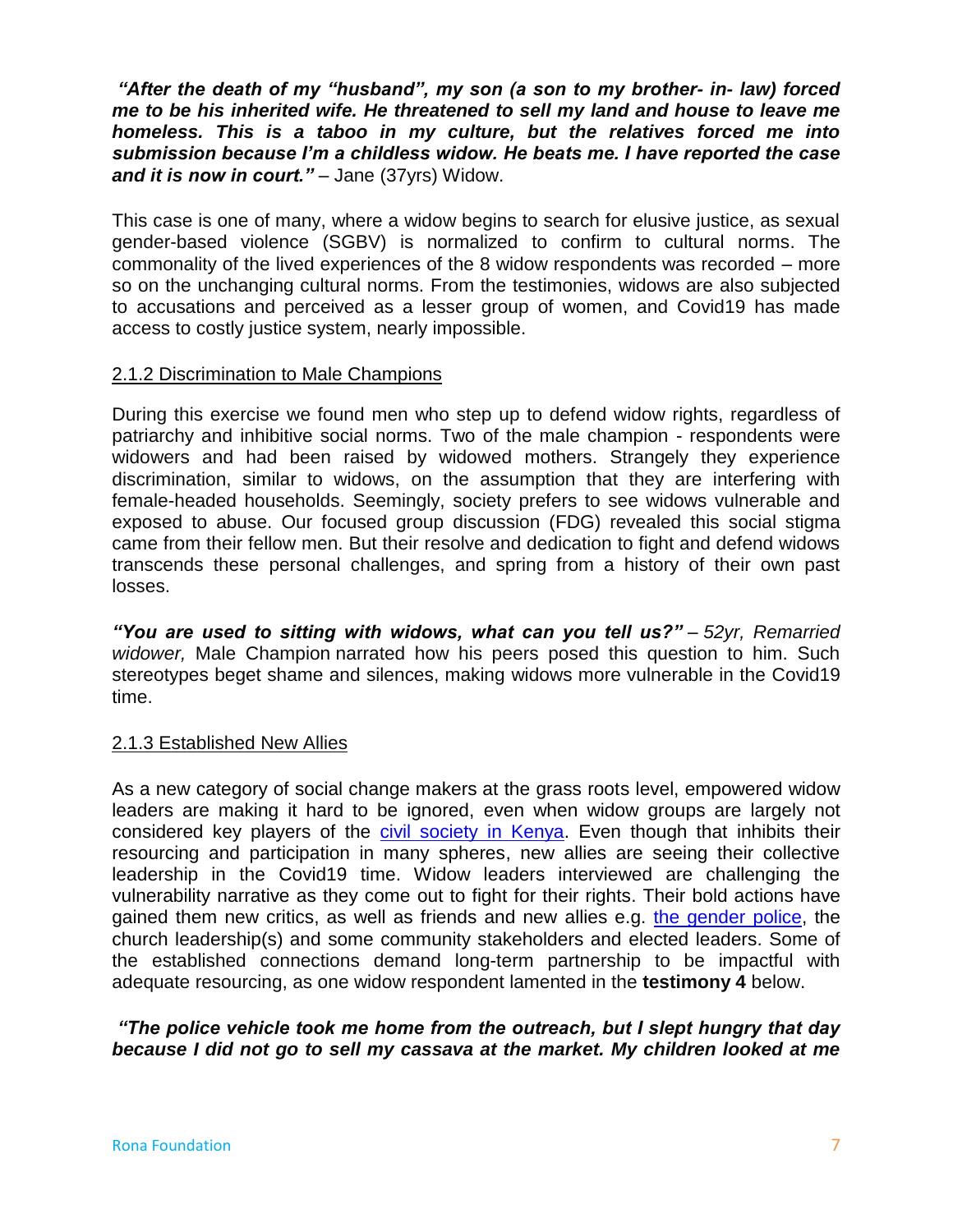*funnily. We need a stipend as a widow leader for the work." –* Mama Monica, widow leader, Alego.

The widow respondents lamented about the long church lockdown, being an important safe space for support and spiritual care. The church also provided humanitarian needs like food, clothes as well as becoming a mediator in gender abuse cases; an act of kindness that left many needy.

*"My church has been providing safe spaces for SGBV survivors to heal, however, unfortunately the church has been in lockdown. The widows are the most affected lot, especially by power imbalance between men and women, and worsened by interference from the extended family whose greed for property is shocking." –* Pastor Silas Orwa.

With more men dying of Covid19 complications than women, the new allies are beginning to see rural widows as the core fabric and valuable contributors to the society, and not merely as social burdens.

### 2.1.4 New youth sub-culture

One male champion respondent, decried his fears for the youth with the long school closures. He narrated how teenage daughters of widows have become victims of sexual abuse in their search for food security and other essential needs i.e sanitary towels. With Child labor also on the rise; with some poor widows encourage their children to venture into work such as fishing, hawking, and manual labor in people"s farms. Some daughters from such deprived households join the sex trade in an attempt to contribute to their families. Involvement of young people in such social ills and economic activities hamper gains made in child protection and present the risk of being preyed on by pedophiles leading to increased school dropout rates. Teenage children are free, restless and lack control as widow mothers get consumed with livelihoods challenges; and with no distressing social activities in rural areas, they turn to early sex, alcohol and substance abuse. See **Testimony 5** below:-

*"There is a new trend where rural youth engage in early sex, alcohol and substance abuse. This sub – culture had long died. In my village a 16-year- old girl has 3 children. We have reverted to old days where girls were married off at the age of 12 or 14yrs. I'm very worried". –* Aluga, (75yrs) Male champion, Village Elder.

Covid19 is also creating a huge population of teenage - orphaned parents with little to no education. These children are likely to be more vulnerable than them in a recovering economy.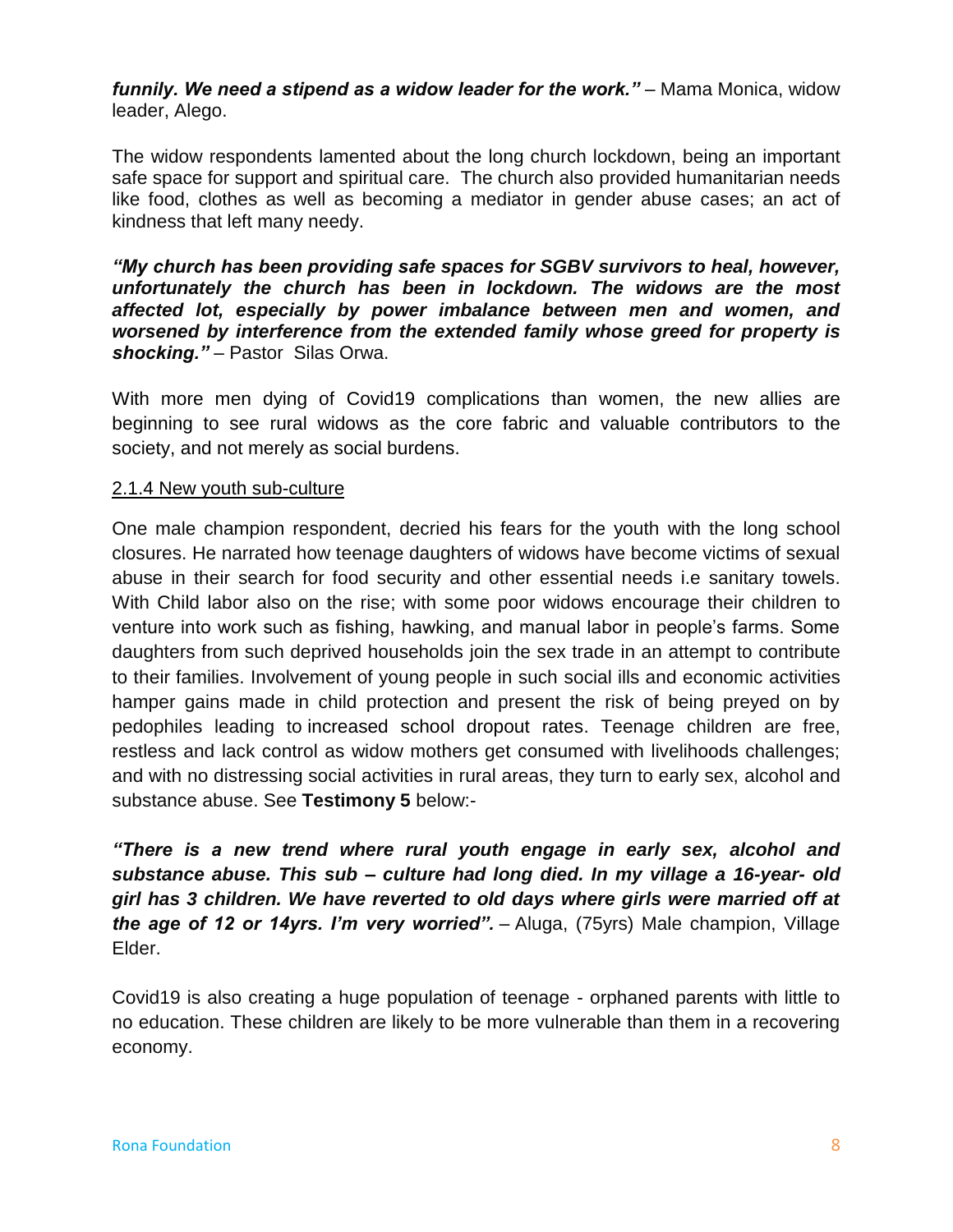### **2.2 Familiar Gender Inequalities**

Under this category we document well known external and internal factors that affect rural widows" personal and collective growth in the covid19 time.

### 2.2.0 Knowledge Poverty

The FDG ascertained that education plays a pivotal role in equipping both the widows and duty bearers alike with knowledge and linkages that aid in protecting human rights. Unfortunately, due to low literacy levels *(see Figure 1)*, a high percentage of rural widows are not aware of their rights. They tolerate gender violence and unsure how to prevent and/or report them. 1 out 8 widow respondents had reported a gender violence case in their lifetime, and all the 8 had been forced to sexual (widowhood) cleansing within 2yrs of widowhood.

There is a fear of knowledge poverty for the next future generation. One respondent narrated how she was the only support system to 3 orphans from a deceased son. And their hope for education would die if Covid19 killed her. She spoke of illiteracy challenges – like easily consuming and using any information received through their social groups or village grape vines without verification and interrogation.

# *"I wish my father took me to school. I was left to herd goats when my teacher brother went to school. It's easy to become a village gossiper and uninformed fool, its even more sad when widowed. People stay away from you".* Margaret 54yrs, widow.

The desire that Covid19 information be translated to the local Luo language was expressed by the 8 widow respondents. They narrated how the villages were awash with [conspiracy theories](https://www.ukri.org/our-work/tackling-the-impact-of-covid-19/recovery-and-rebuilding/conspiracy-theories-and-covid-19/) about the Corona virus that painted health services negatively. 3 out of the 8 respondents asserted that they would prefer not to visit hospitals as they may be wrongly diagnosed and quarantined, even for other health challenges. Another 2 suggested that the virus is fake and the government stood to gain from Covid19 funds through doctoring the infection data.

#### 2.2.1 Cost of Justice*.*

5 widow respondents shared stories of unreported intimate partner violence perpetrated when they were younger widows, and their children had not reached 18yrs. In 3 of those instances the perpetrators were close relatives, guardians and or brothers-in-law. This revealed that rural widows are often abused by relatives or people known to them. The area chief stated most of these cases were mediated at family level with pressure from working relatives. The widow leaders said – the cases were difficult to report as movement was not easy due to Covid19 fears and lockdowns. *"As a widow leader,*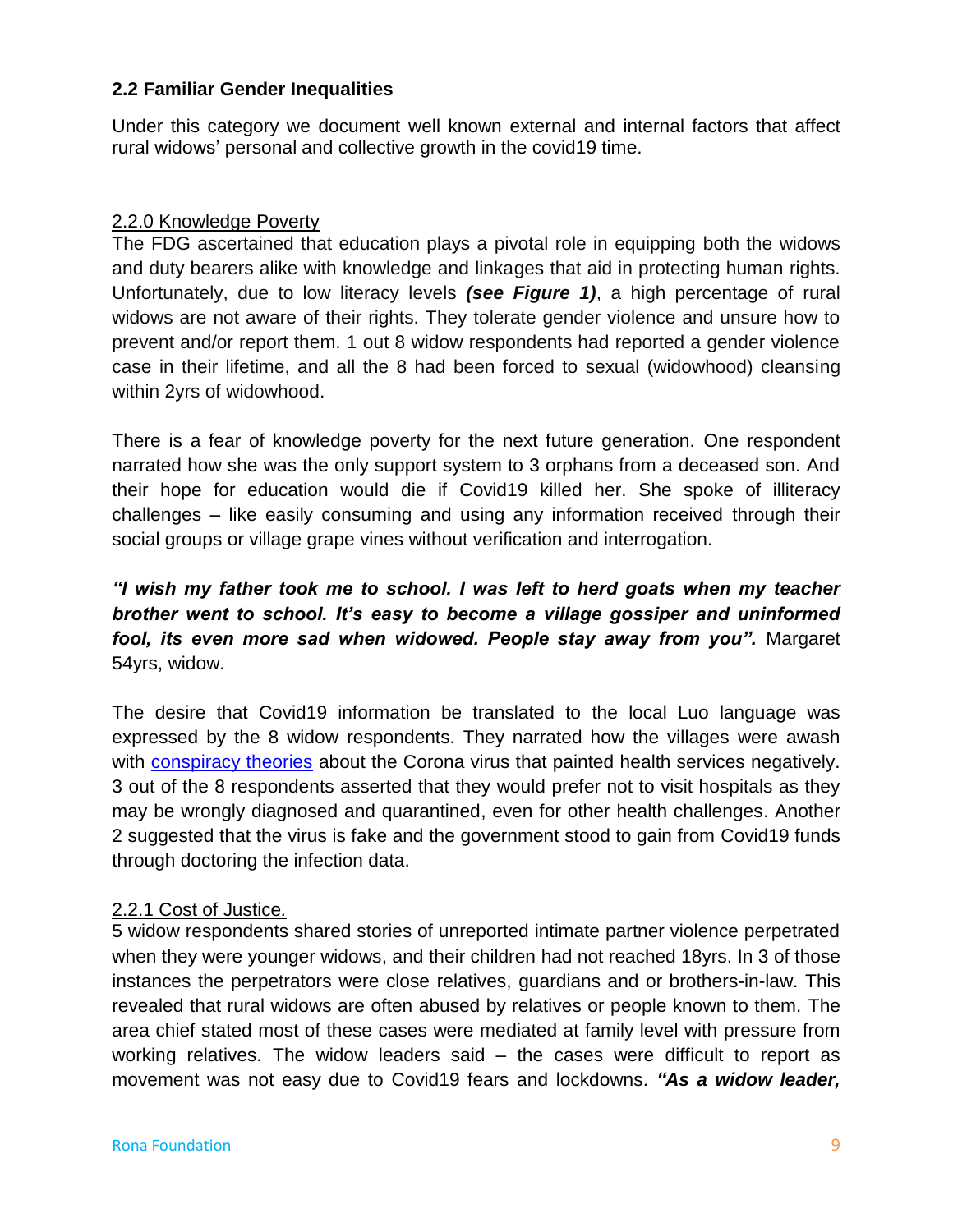# *lack of transport money to chief's offices and police stations has made reporting the many cases I receive difficult ".* Mildred, widow leader**.**

The known perpetrators roam freely and continue to threaten the victims, as the area chief confirmed during the FDG. It was clear justice was inaccessible to rural widows.

### 2.2.2 The Increased Cost of living

The pandemic has added a new set of basic needs to the already struggling widow headed households – from masks, improvised hand wash areas to soap. The washable cloths masks helped but families still share them. The covid19 essentials has added to that list of basic needs, and with ongoing inflation, compressed school calendar – the cost of living has become unbearable. 2 out 8 widow respondents have 2 a meals day, 6 only have one a meal a day – at supper time.

They pointed out that there is little to no support existing in the villages. Only 1 of the 8 widow respondents was enrolled in the government [cash transfer program](https://www.jstor.org/stable/25653103) for orphan support, the rest had not reached the mandatory age of 70yrs required to join program.

*"I feel tormented both mentally and physically. Life has turned upside down. Markets, churches are closed, no family or friends visiting. I earn less than a dollar a day working in people's farms. I get exhausted. When I get back home, my children need my full attention. I keep praying for the pandemic to go away". – Janet 35yrs* widow leader.

One male champion narrated that he has many times witnessed individual widows having solo conversations as they walk away from his home when he has no food or fees support to them. He shared that, even his own mental health was in doubt, as the burden of polygamy of 2 wives and 8 children was unbearable.

# **2.3. Emergent Potential Zones**

This category highlights areas of great potential that with resourcing and empowerment, would greatly impact the lives of rural widows in Siaya.

### 2.3.1 Network and WIFI Provision Investments

From our interviews and interactions, we learnt that burials are less attended by crowds of mourners – as they used to in the past, and the community no longer demands for elaborate and expensive funerals in Siaya. Reduced number of mourners at burials has changed the **[death care industry](https://nation.africa/kenya/news/kenyans-bury-billions-of-shillings-to-give-their-dead-kin-a-good-send-off--3297844?view=htmlamp)** – killing some businesses and jobs**.** It has also created online jobs and demand for it– like digital talent, e-commerce, rural digital schools etc. Even the existing cyber cafes are being forced to upgrade and include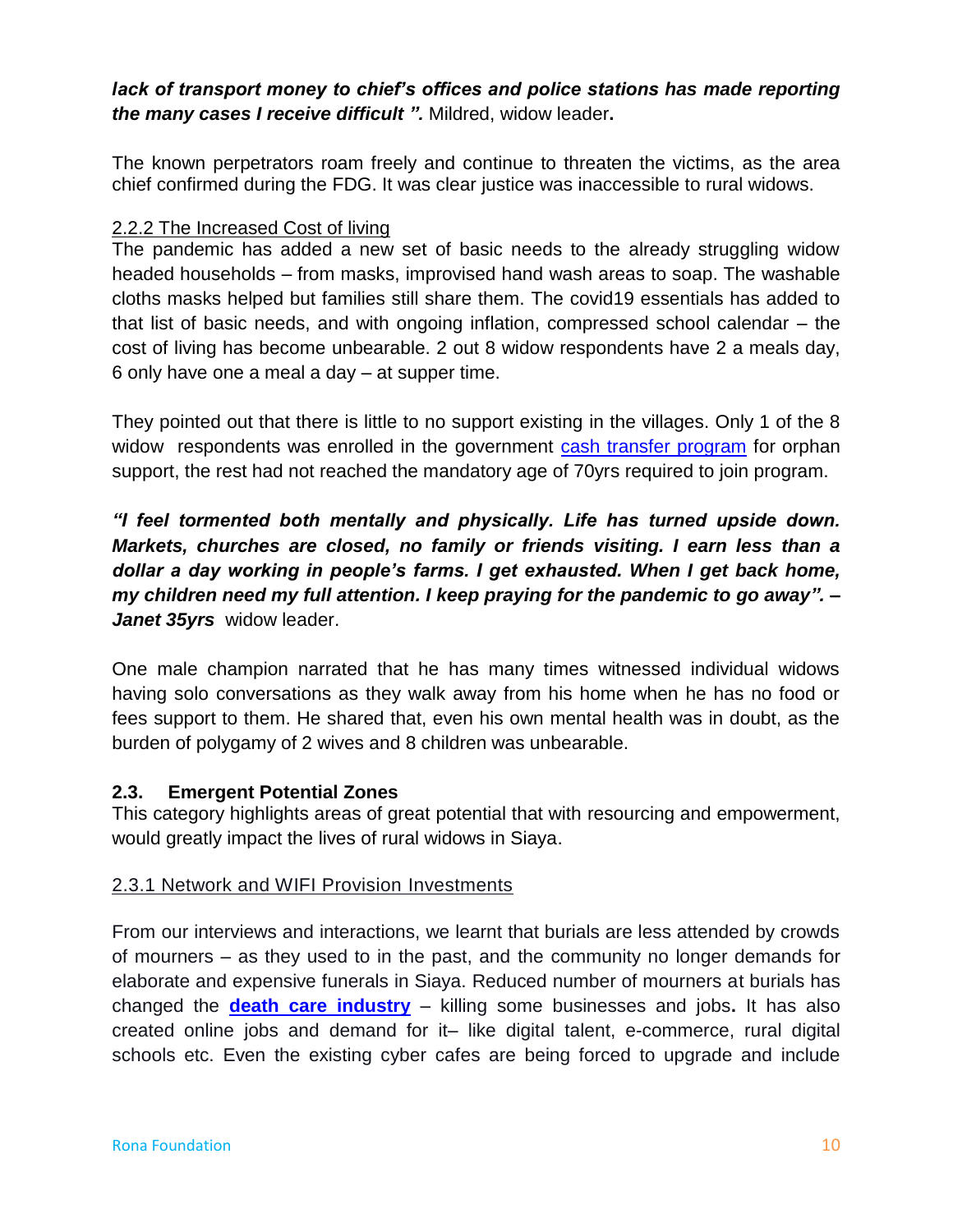social media management classes as the world turns digital in all areas, including government services.

*"My catering business went down after the ban on social gatherings - with burials taking place in less than 72 hours. Lavish seven-day - funeral ceremonies are gone, people no longer attend or eat at funerals. The new rules have killed my catering business." -* Ruth, 45yr, widow leader, Sikalame.

Many such widows will need to find new businesses for themselves and the youth who work for them. Upon attending 2 widows" burials, we noticed a new culture – **[Virtual](https://theconversation.com/amp/watching-funerals-streamed-online-offers-a-new-way-to-deal-with-death-79389)  [burials](https://theconversation.com/amp/watching-funerals-streamed-online-offers-a-new-way-to-deal-with-death-79389)** that allows mourners to participate remotely in the actual burial ceremony. Funeral webcasting is new and getting popular, away from the recorded videos of the past. Maybe this will lead rural electrification, network and WIFI provision investments in rural Siaya.

**"***Somewhat it brings closure to distant family and relatives who do not get to attend burials of their kin due to Covid19 restrictions and travel challenges at this time. If this disease kills me, my daughter in America can participate in burying me in this internet way. I welcome the idea***"**, Mama Awino, 62yr old widow.

### 2.3.2 Widow"s Economic Empowerment

We asked widow respondents if any support or intervention had reached the them during this pandemic. All the 8 widow respondents interviewed were finding new ways of surviving i.e working in people"s farms, foraging wild vegetables etc. The rural widows present a huge untapped space for innovation and research, as no other category of women have similar experience to rural widows – being survivors of 2 pandemics – HIV and now Covid19. Two outcomes can be achieved with targeted economic empowerment programs to them - reduce poverty and acquire gender equality.

The globally claimed covid19 response funds had not reached them or impacted them in any way. The  $3<sup>rd</sup>$  lockdown was even more strenuous and the struggle for livelihoods was a real concern when we conducted the follow up interviews. None of the 8 was aware of any government intervention or nonprofit targeting them for any support or intervention. This revealed that "leave no one behind" is merely a slogan in rural Siaya.

*"Without a spousal support, with children to provide and care for in this pandemic, it is not easy for them. The government should find ways to support widows of all ages as a special group of women". – Pstr. Silas Orwa.*

### **3.0 OBSERVATIONS**

After the 6 months, we made the following observations:-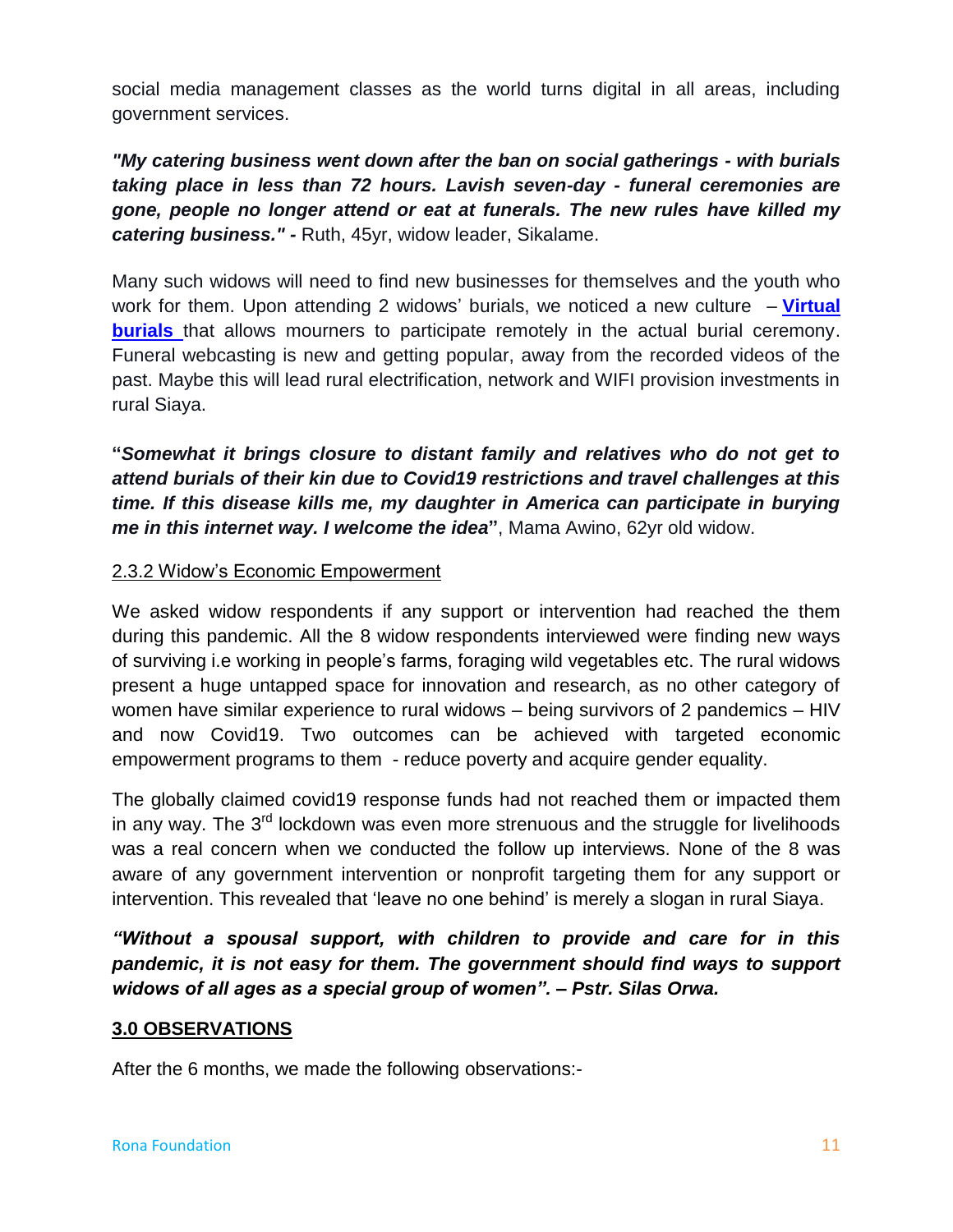- The need to involve community stakeholders in Covid19 sensitization and awareness campaigns as a strategy to dispel Covid19 myths.
- The need for basic digital classes targeting rural widows, to improve widow"s capability and to narrow the knowledge gap, even as the most of Government"s services get digitized. This will narrow the digital inequalities.
- The need to outlaw and criminalize harmful traditional (widowhood) practices to and review some of the existing laws, like succession act, marriage laws whose offices are urban-centred – yet disinheritance, like land is local.
- Rural widows lack social capital and the financial means to claim their rights, and there is no system or intervention in place to provide knowledge or financial support, these are insufficient and often ineffective.

# **4.0 UNINTENDED OUTCOMES**

Through this study, Rona partnered with the Gender desk police – Siaya, through their Policare [program](https://www.kenyapolice.go.ke/2015-09-08-17-56-33/news/108-news-from-communication-desk.html) that's aimed to prevent and respond to gender based violence in Siaya County. The law enforcement officers that largely gained from this collaboration in understanding the cultural norms as a major root cause of gender violence. The widows and the community have gained traction by the improved response and direct linkages to the relevant duty bearers in the police department in Siaya.

### **5.0 CONCLUSION.**

The sting of Covid-19 is felt acutely by rural widows in Siaya County with many poor households becoming economically stretched with increased deaths and inability to take care of their families. There is a looming orphan crisis, with children already orphaned by HIV losing their elderly care givers who are dying from Covid19.

The study established that rural widows are faced with financial, psychological and social problems mainly emanating from the status of widowhood but also excercebated by the spread of Covid-19. All the respondents indicated that since the beginning of the Covid-19 pandemic, they have been faced with loss of income, unchanging cultural norms, and lack of support for themselves and their children.

While HIV slightly transformed the levirate marriages where a widow is inherited by male relatives of the deceased husband, Covid-19 bears difficulties similar to widowhood. Mental stress, anxiety, and loneliness are some of the psychological effects caused by Covid19, so alike to widowhood. Living in poverty as well as the sociocultural dynamics in a deprived and patriarchal community has made rural widows more vulnerable, in the same way HIV impacted them.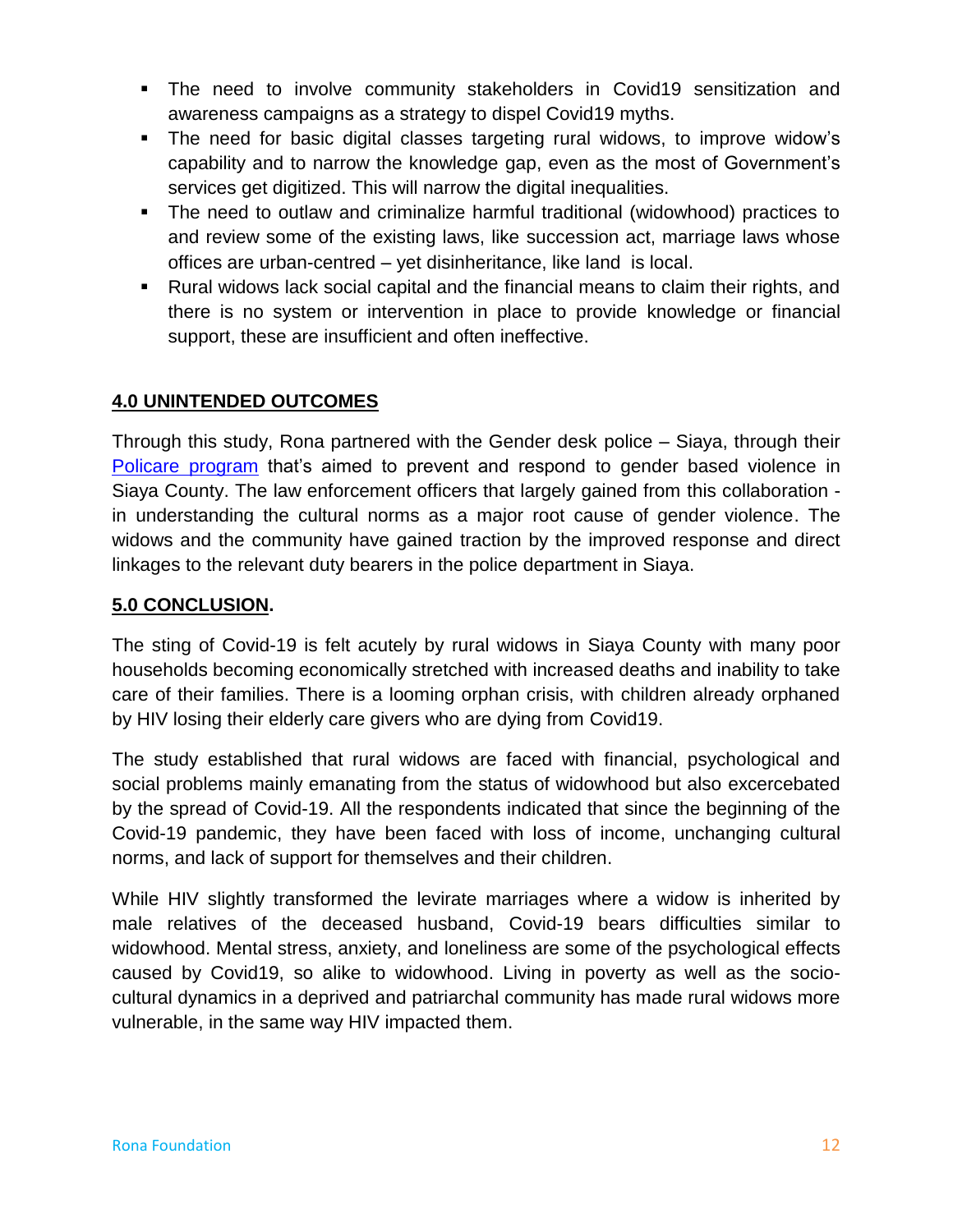The Covid19 restrictions coupled by the burdens of single parenthood has increased the sense of frustration with a dual effect. On one hand, it propels the affected individuals to become innovative in finding means of survival. The study shows some respondents engaging in new businesses to raise money to feed their families. One is now selling chickens through WhatsApp. On the other hand, it has brought new challenges requiring new resilience from them.

Lastly, Covid19 has revealed the need to recognize widows as a social group needing researching, resourcing and reporting to create a new body of evidence away from victimhood. The need for sustainable interventions, improved opportunities and new networks for this category of grass roots women holding their communities together through 2 pandemics – HIV and Covid19 is huge. There is also need to empower rural widows with mechanisms and tools to access justice and gain new skills that will improve their livelihoods. Given a chance, rural widows desire to participate in decision making processes, and in all the socio economic spheres.

# **5. REFERENCES**

**<sup>1</sup>**UN Women, "Explainer: What you should know about widowhood", International Widow"s day, 2021, [https://www.unwomen.org/en/news/stories/2021/6/explainer-what](https://www.unwomen.org/en/news/stories/2021/6/explainer-what-you-should-know-about-widowhood)[you-should-know-about-widowhood](https://www.unwomen.org/en/news/stories/2021/6/explainer-what-you-should-know-about-widowhood)

**<sup>2</sup>**Risto Harma, The World Widows Report (2015) "a critical issue for the sustainable development goals", produced by **The Loomba Foundation,**  <https://www.theloombafoundation.org/sites/default/files/2019-06/WWR.pdf>

**<sup>3</sup>**Yuya Kudo, (2017) "Why Is the Practice of Levirate Marriage Disappearing in Africa? HIV/AIDS as an Agent of Institutional Change", Interim Report forF emale Empowerment and Social Institution, IDE-JETRO, FY 2016 [https://www.ide.go.jp/library/Japanese/Publish/Reports/InterimReport/2016/pdf/B16\\_ch0](https://www.ide.go.jp/library/Japanese/Publish/Reports/InterimReport/2016/pdf/B16_ch01.pdf) [1.pdf](https://www.ide.go.jp/library/Japanese/Publish/Reports/InterimReport/2016/pdf/B16_ch01.pdf)

**<sup>4</sup>**Adetunji, et al. (1999) "Rising Proportions of Young Widows and the AIDS Epidemic inAfrica." Paper presented at the Annual Meeting of the American Sociological Association",<https://www.jstor.org/stable/25780961>

**<sup>5</sup>**World Health Organization. New who estimates: up to 190 000 people could die of COVID-19 in Africa if not controlled. WHO Africa, 2020. Available: [https://www.afro.who.int/news/new-who-estimates-190-000-people-could-die](https://www.afro.who.int/news/new-who-estimates-190-000-people-could-die-covid-19-africa-if-not-controlled)[covid-19-africa-if-not-controlled](https://www.afro.who.int/news/new-who-estimates-190-000-people-could-die-covid-19-africa-if-not-controlled)

### **ABBREVIATIONS**

COVID19 – Corona Virus Disease (2019)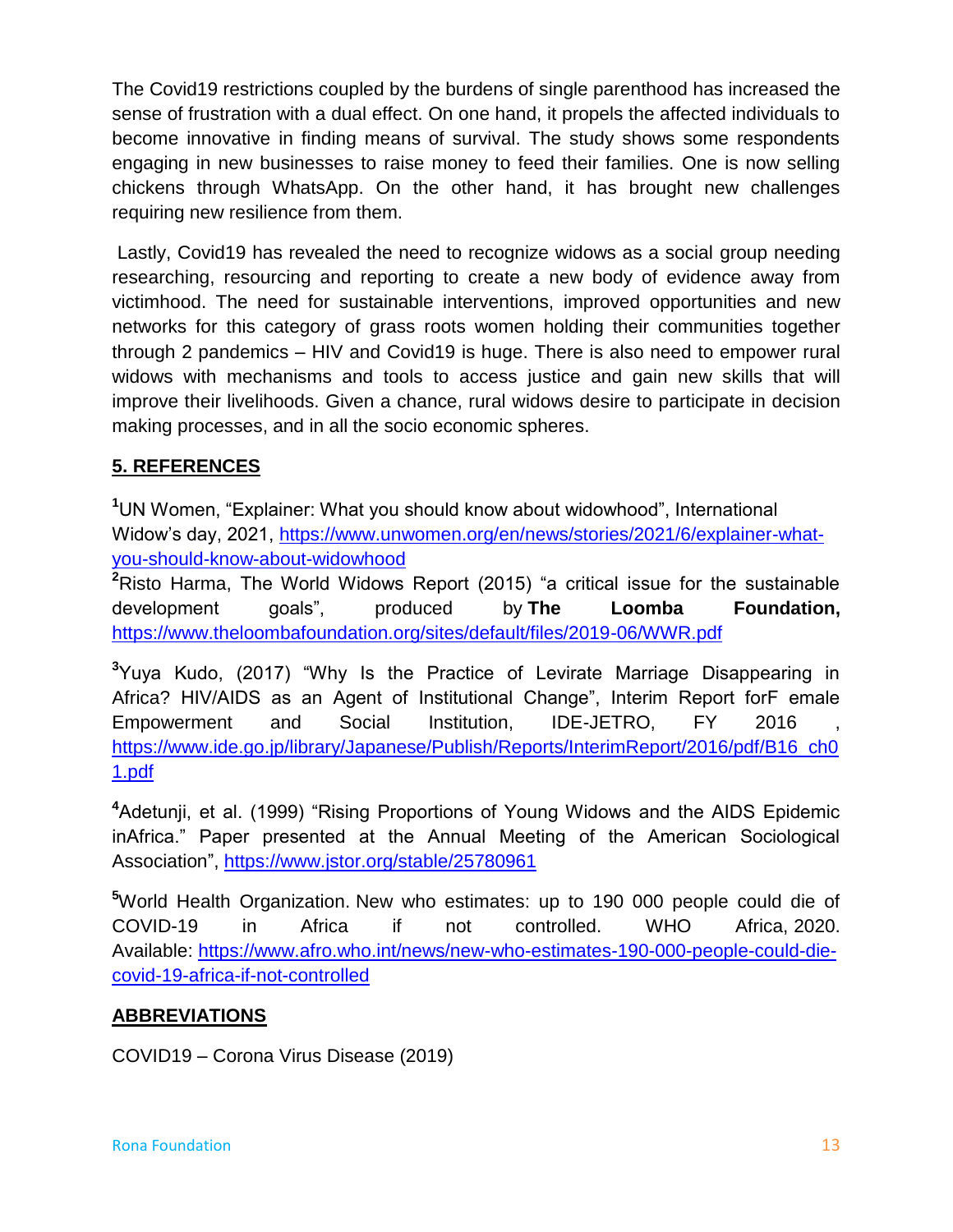HTPs – Harmful Traditional Practices

GBV – Gender Based Violence

POLICARE - has been coined from two English words: "POLICE" and "CARES".

### **APPENDIX.**

### **Questionnaire - Annex1**

**FORM NUMBER PLACE OF RESIDENCE**

### **Introduction**

Thank you all for taking the time to be with us today. My name is…............................ and I work

With ………………………….. My role is to facilitate/moderate this interview/Focus group discussion. I will be supported by……………………and she will be in charge of taking notes and recording the conversations for purposes of report writing only. The purpose of this research is to document and share the story and experience of rural widow leaders with a goal ofunderstanding the important and potentially the impact of COVID-19 and the intervention measures adopted by widows in your community, also for RONA to understand and know howto support you in the future.

### **Privacy and Confidentiality**

Everything that shall be discussed here shall be kept private and confidential and hence we encourage you to be open. No names shall be mentioned or referred to in the report.

### **Consent**

For this reason, therefore, we would like your consent to undertake this interview/FGD that you have completely understood the purpose of the Interview/FGD and you have chosen to participate feely without being forced or coerced.

### **Section A: Personal Information**

1. a) Age of the respondent. [Please tick in the box ]

- $[20-30]$   $[30-40]$   $[40-50]$  50 and above
	- b) Age when widowed?
- 2. Education [Please tick in the box ] Formal Informal
- 3. WORK. [Please tick in the box ]